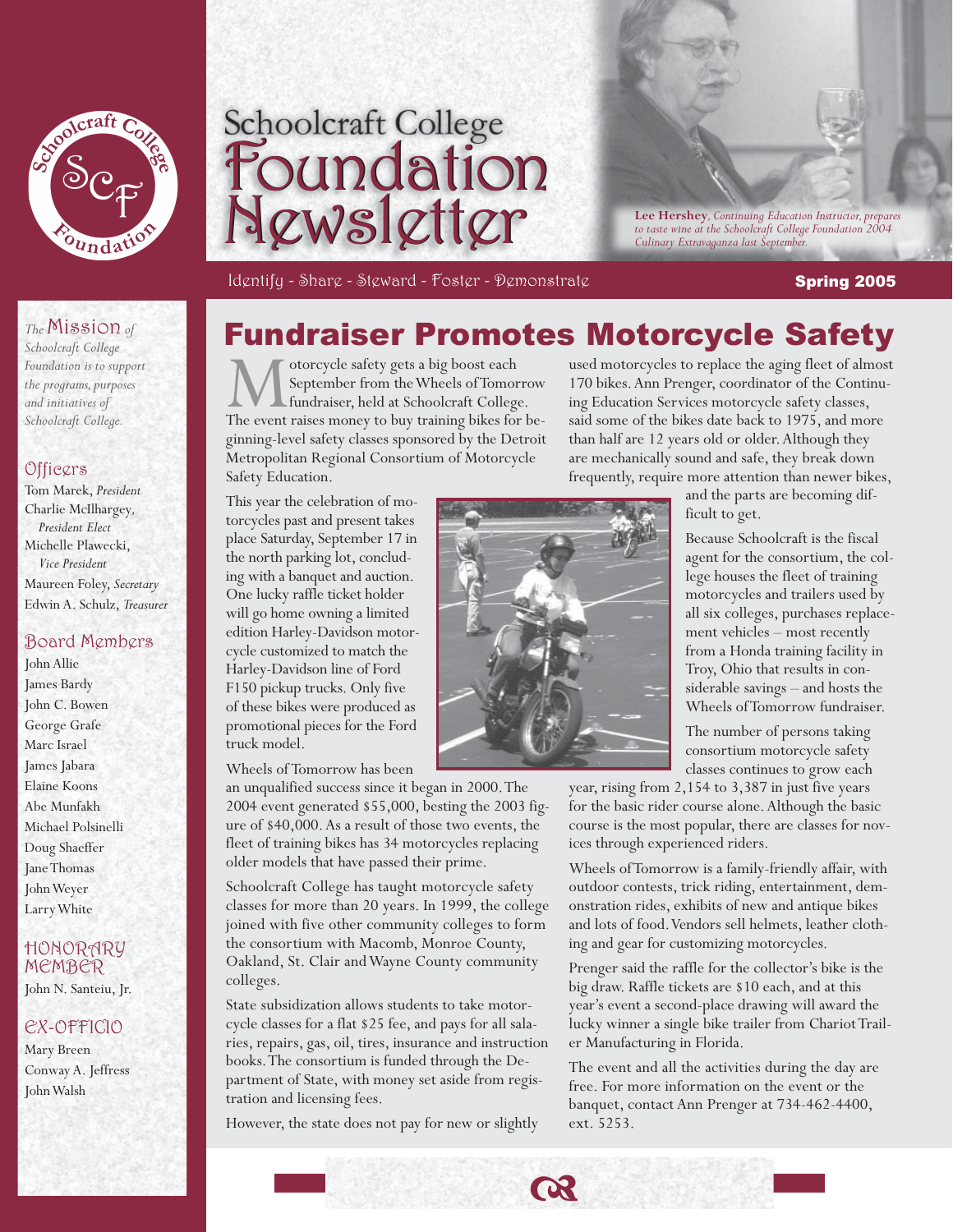# Stewardship <sup>og</sup> Involvement <sup>og</sup> Education

## Calendar of Events

*VISTA GALA* **Saturday, April 23, 2005 VisTaTech Center**

*GOLF CLASSIC FORE SCHOLARSHIPS* 

**Monday, June 6, 2005 Walnut Creek Country Club, South Lyon**

> *CULINARY EXTRAVAGANZA*  **Sunday, September 25, 2005 VisTaTech Center**

> > *FALL CRAFT SHOW*

**Saturday & Sunday, November 12 & 13, 2005 Physical Education Building**

## New Tee-time, Warm-up Round Added to Golf Classic

The Foundation's annual *Golf Classic Fore Scholarships* features a slightly different format, designed to better accommodate our guests. We have moved the shotgun start back to allow individuals to spend the morning at their offices if they desire, or to get on the greens early and play a nine-hole warm-up round.

Walnut Creek Country Club in South Lyon will host the Classic, which is set for June 6, 2004. The club is one of the jewels of Michigan golf, and its 27 holes will allow for one shotgun start on three courses.

This year, registration will begin at 10:30 a.m. with lunch served from 11:30 a.m. until the 1 p.m. shotgun start. Also new this year is an on-going silent auction in place of the former live auction held during the banquet. We will continue to feature the same exciting auction items, but in a new auction format.

The cost per golfer is \$250 and includes access to the driving range, putting green and locker rooms. Meals include lunch, cocktail hour following the round and a banquet dinner. Complimentary beverages will be available throughout the day. For individuals who want to participate in the morning ninehole warm-up round, the cost is \$40.

> If you are interested in sponsorship opportunities, registering for golf, advertising in our sponsor booklet, or donating an item for the live auction, please contact Marge Lynch at 734-462-4400 ext. 5008.

## Foundation Receives Bequest

The Foundation received a bequest from the estate of the late Annetta Kelly, a long-time donor to the Foundation. Ms. Kelly's bequest will be used to support the Schoolcraft College Wind Ensemble, specifically to providing funding to commission new music for the group. For information on supporting programs that are important to you through a bequest, please contact the Foundation at 734-462-4463.

## Jaguar of Novi to Sponsor 2005 VisTa Gala

Get out your most stylish outfit and make plans for an elegant evening. The second annual VisTa Gala, celebrating Schoolcraft College's award winning Culinary Arts program is Saturday, April 23. Guests at this

black-tie-optional fundraiser will stroll through the college's six stateof-the art culinary kitchens and dine on a wide variety of gourmet delicacies with an international flair.

This one-of-a kind dining experience will feature an assortment of hot

and cold appetizers, hot entrees, breads, pastries and desserts. All will be prepared by our award winning culinary students under the supervision of Executive and Certified Master Chefs. The evening will begin at 6:30 p.m. with appetizers and cocktails. Following dinner, there will be a live auction for one special item. Patrons can bid on a five-course meal for 50 at the American Harvest Restaurant.

We are proud to announce that this year's event sponsor will be Jaguar of Novi.

VisTa Gala tickets are \$150 per person. Proceeds will support the Culinary Arts Department and the high caliber of training Schoolcraft College Culinary Arts students receive. For more information, or to purchase tickets, please contact Marge Lynch at 734-462-4400 ext. 5008. Seating is limited.

*Page 2 Schoolcraft College Foundation Spring 2005*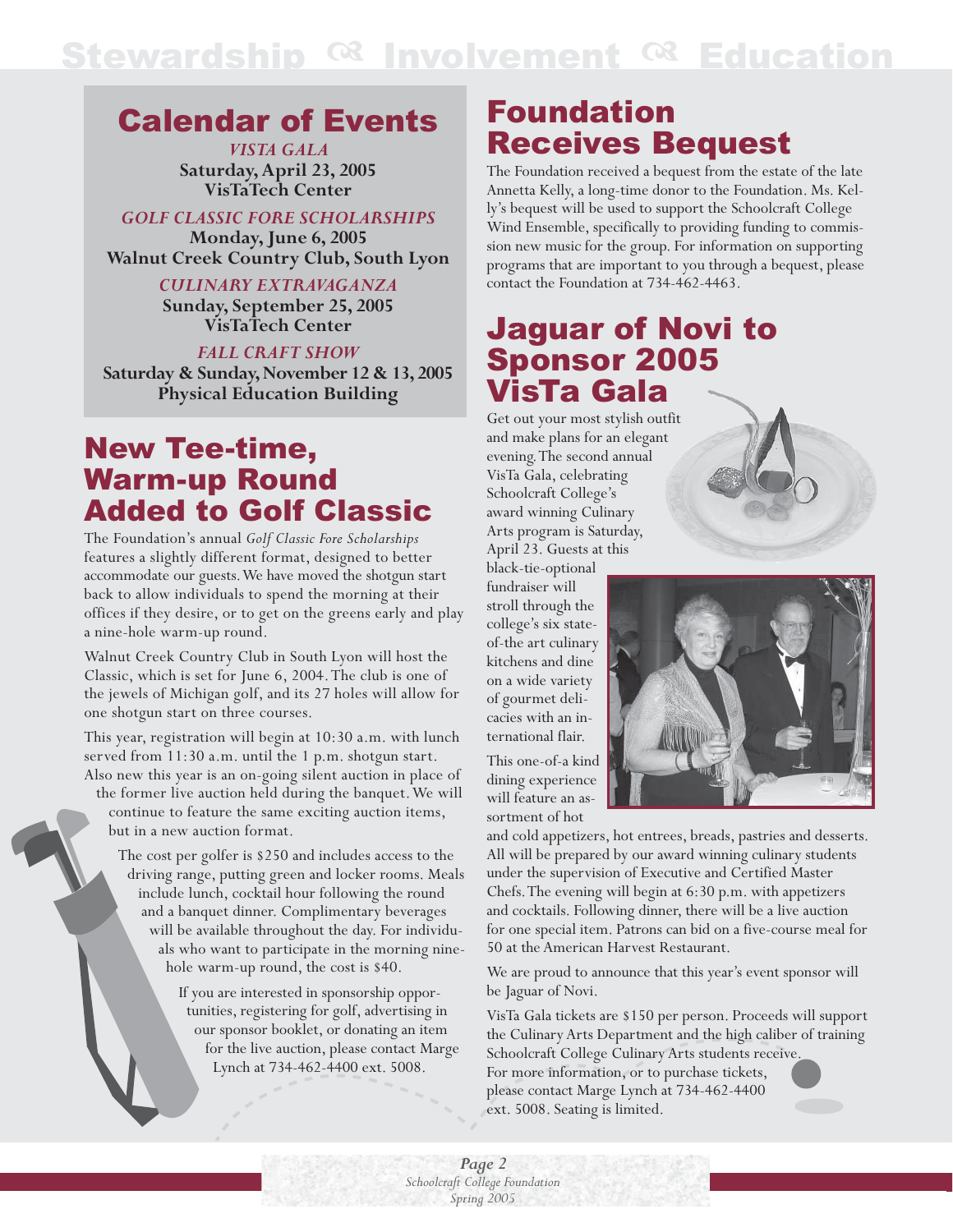# Stewardship  $^{CR}$  Involvement  $^{CR}$  Education

## Foundation Cruise

Who knew supporting student scholarships could be so much fun? While most of us were braving a cold Michigan January, former Schoolcraft College President, Dr. Richard McDowell, and his wife, Ann, hosted a Schoolcraft College Foundation Caribbean cruise.

The McDowells and a dozen Foundation donors spent a week cruising the Eastern Caribbean. The Carnival Cruise Lines approached the Foundation last year with a new program designed to help raise scholarship support for students through a cruise. A portion of the cruise fare was a tax deductible donation to the Foundation, which was matched by Carnival Cruise Lines.



**Sculpture Dedication**<br>
Many dedicated students, faculty, staff and board<br>
members braved a cold, blustery December day<br>
to join Foundation members in dedicating So-<br>
nata II. The sculpture, the newest weather to grace Sch Many dedicated students, faculty, staff and board members braved a cold, blustery December day to join Foundation members in dedicating Sonata II. The sculpture, the newest work of art to grace Schoolcraft's campus, stands outside the VisTaTech Center. Sonata II is the work of noted artist and sculptor, David Barr, and was a gift from Art and Diane Rockall. Following the dedication, a reception honored the Rockalls, during which they received framed prints of David Barr's 1982 work, the Four Corners Project.





# The 2005 Schoolcraft College Culinary Extravaganza

### **A Food & Wine Event Sunday, September 25, 2005 2-5 p.m., VisTaTech Center**

Culinary Extravaganza, a delectable fundraiser, is the Foundation's premier event. You have the opportunity to sample the finest culinary delicacies from the most notable restaurants, pastry shops and beverage vendors in the metropolitan Detroit area. Proceeds from this event are dedicated exclusively to student scholarships and helping students reach their educational and career goals.

Sponsorship packages are available for this event; contact us for detailed information.

> *Page 3 Schoolcraft College Foundation Spring 2005*